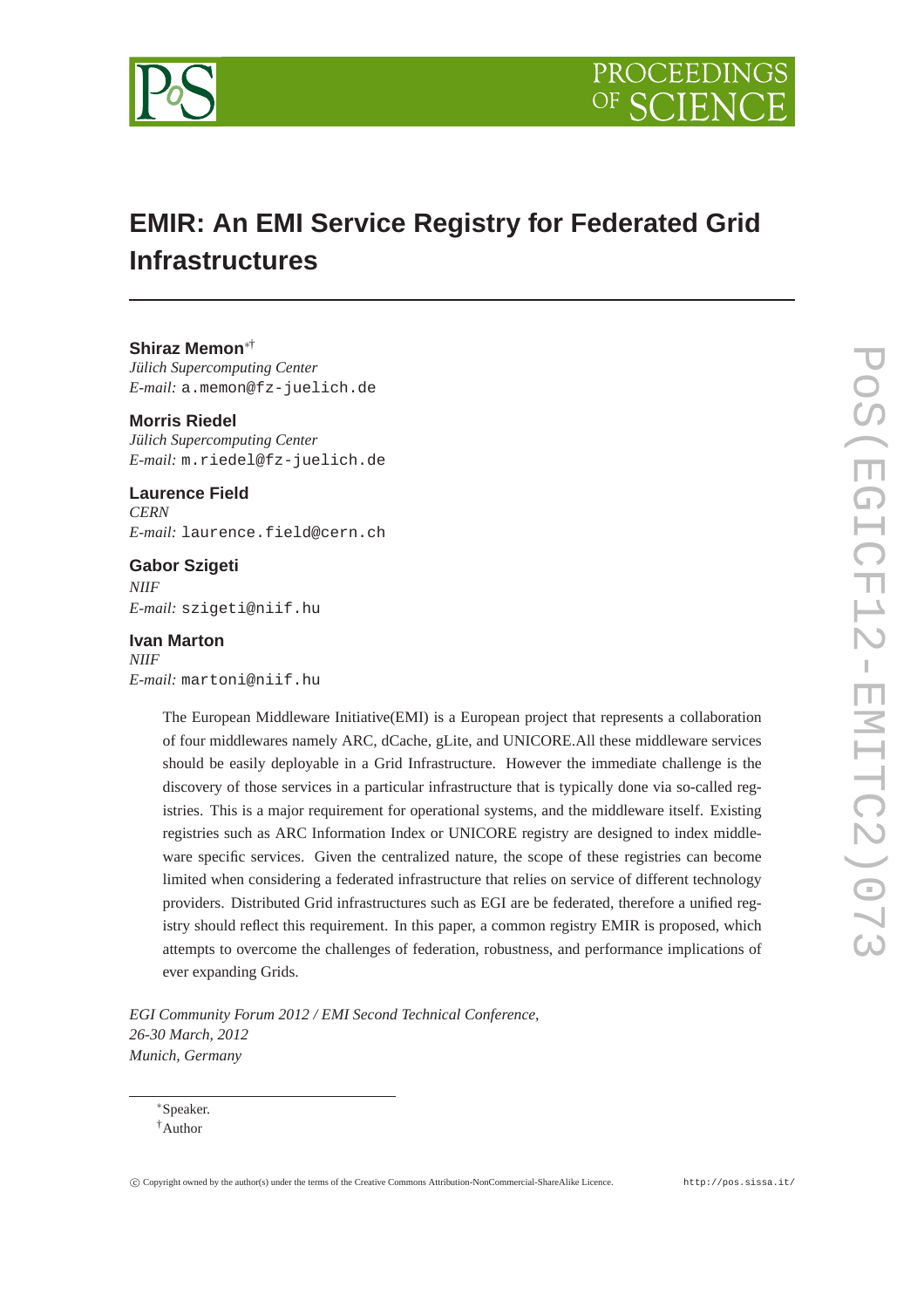# **1. Introduction**

EMI[1] aims at providing a unified software bundle to Grid Infrastructures. The bundle contains all of the software and services which a Grid would need to exploit the infrastructure resources. Despite of being unified, the services publish and register their information to the platform or middleware specific service registries; such as ARC job submission service is typically registered to the ARC information system before being discovered by an ARC submission client, likewise for the UNICORE and gLite. Having multiplicity of such registries implies proprietary protocols and interfaces which may force the operators to setup all the registries before allowing clients/users to use their infrastructure or reduce the scope of offering to limited number of middleware services. As a consequence, 'information islands' are created that hinder the information exchange across middleware and often infrastructure boundaries. Considering the problems, EMI developed a unified, but federated service registry "EMIR", which offers a common interface to publish and discover all the services within the scope of EMI. The interface of EMIR is a Web service based on Representational State Transfer (REST)[2] using Java Script Object Notation (JSON)[3] for the message exchange, whereby HTTP URIs and methods are exposed to interact with the service indexes. In addition to the common interface, it offers federation and global tier P2P based replication for robustness and scalability to match the current trends of Grid infrastructures that expand in service scope and size. The information model of the registry adopts a subset of the GLUE 2.0[4] entities: a Abstract Service and Endpoint Model. For which a new JSON rendering has been derived to create service endpoint descriptions. From a security perspective, a fine grained and standardised authentication and access control mechanisms such as X.509 and XACML[5] have been provided to cope with the emerging security requirements and compatibility with the EMI driven infrastructures.

The EMIR can be seen as instrumental in unifying the service discovery of all the EMI services in modern large scale computing infrastructures (e.g. EGI[6], XSEDE[7], NorduGrid[8]). Having REST interface enables the services (and their providers) to intuitively advertise the reference/endpoint information. The adoption of the OGF's GLUE 2.0 standard facilitates the process of publishing middleware specific services to the EMIR. A generic but highly configurable EMIR client has been implemented for middleware agnostic service publishing, thus offering a way for any remote service to be indexed and discoverable. Enabling growing federation of services in current DCIs is a trend today, therefore right from EMIR's beginning federation was one of the intrinsic parts of the design and therefore strongly supported. Furthermore, the global tier replication at the global registries enables the service discovery on global level but in decentralized and robust manner. The feature set offered by EMIR benefits not only the operations personnel but increases efficiency of the overall functioning of a Grid Infrastructure.

This paper focuses on related service registries in section 2, which have been providing service discovery in homogeneous environment where middleware specific services can be cataloged. In section 3, we introduce GLUE 2.0 entities in the EMIR information model and formalizing the JSON for message exchange and service endpoint description. The federated architecture in the section 4 describes high level architecture and its core components. Finally in the section 5, we conclude with the summary and future developments.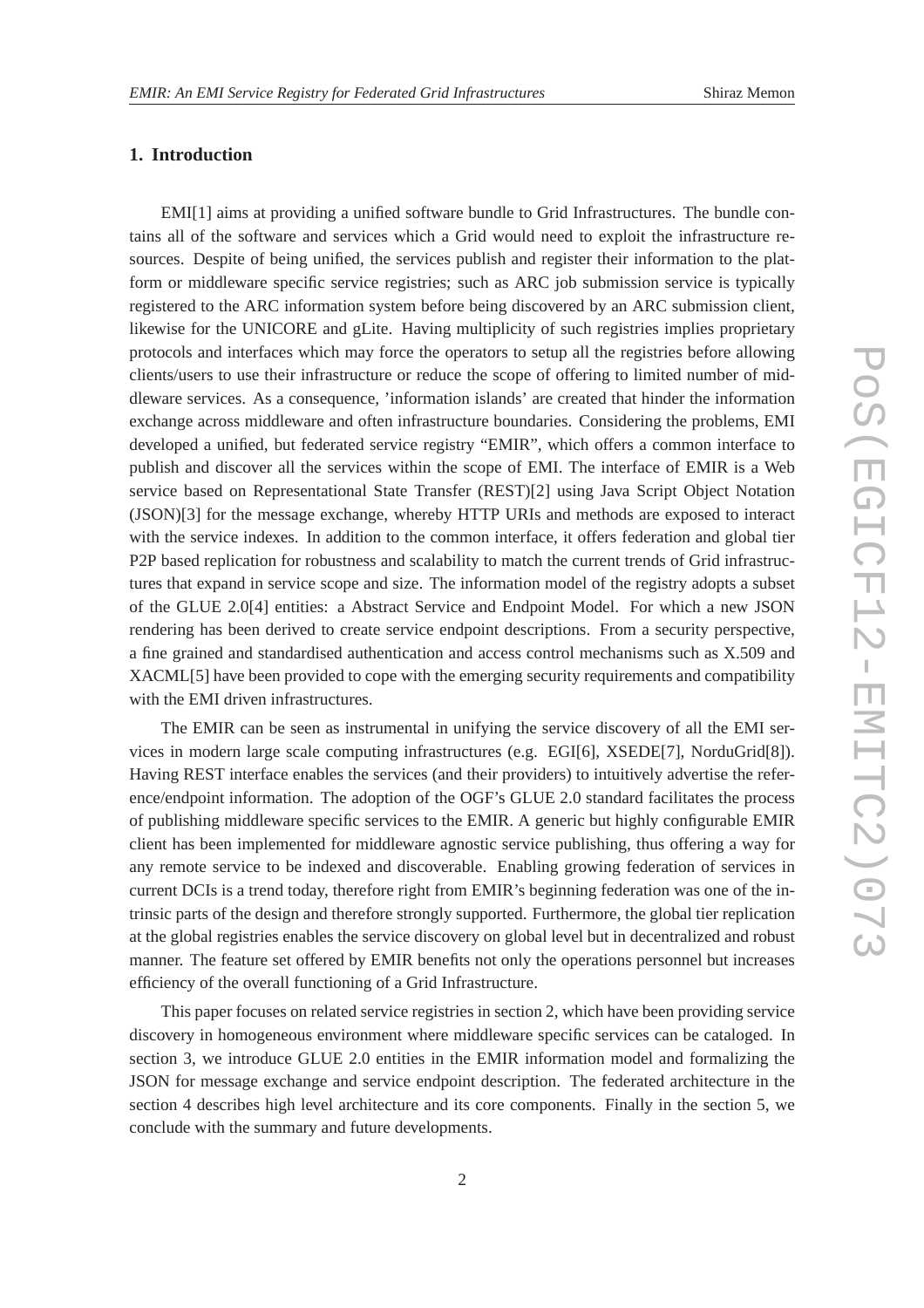# **2. Related Work**

While designing the EMIR service registry, number of requirements were gathered, notably: the decentralization through inherent distribution of registries, support for federations, scalability, adoption of standardized GLUE 2.0 information model, and (most importantly) the integration with (all of) the EMI services. While investigating during the design phase number of service registries have been evaluated to identify whether it fulfills the above requirements. The short description of the comparison analysis is given under the following sections.

UNICORE 6 Global Registry[9] is an implementation of the WS-Service Group specification[10] and uses WS-Addressing[11] endpoints to define UNICORE Services. It is a centralized shared registry which requires all the UNICORE sites (hosting the services) to publish their endpoint information. Each record manifesting the information has corresponding time-to-live (TTL) attribute, thus obligates the registrant to update the endpoint information before it gets expired. Therefore the basic functionalities such as: store, maintain, and providing the services' information is equivalent to the EMIR. Given the centralized nature the registry is highly susceptible to bottle neck in a Grid infrastructure. Due to its close coupling with the UNICORE, discovery of the non-UNICORE based services is not seamless.

The Information System Indexing Service (ISIS)[12] is an ARC's information system, like EMIR's global registry, based on a P2P model. The replication model is eventual consistent, in which all the records in a peer (an ISIS server instance) are expected to propagate to its neighbors in a sufficient period of time, this eventually make all the peers consistent (or identical). The core interface of the ISIS is SOAP based Web services, while supporting XPath 1.0 as a query language to retrieve the services' information. Despite of being Web services interface, the clients are highly customised to support the ARC specific services, hence eliminating the discoverability of other EMI based services.

Grid Operations Centre Database<sup>[13]</sup> is a central service and a site registry which give access to the Grid information, specifically about the Regions, Countries, Resources, and Users. It uses the Psuedo Object Database Model[14] - the relational meta-model - to store and maintain the given information. Along with the Web front-end, the application or client developers can also use read-only RESTful API to view the indexed information. There is a significant difference in architecture if we strive to compare GOCDB with EMIR, most notably the client/server architecture of GOCDB which requires central administration of the server component, whereas in EMIR autonomous distributed and replicated registry nodes can be commissioned. The distributed nature of registries in EMIR would bring robustness and scalability to the Grid infrastructures.

### **3. Adoption of GLUE 2.0 Information Model**

#### **3.1 Overview**

One of the fundamental requirements of EMIR is to have flexible, standardized, interoperable, and expressive model to represent service endpoints in a Grid infrastructure. The flexibility here manifests not only expressing the existing, but evolving services which can be commissioned during lifetime of the infrastructure. In an attempt to make EMIR services standardised and interoperable, OGF's GLUE 2.0[4] entities have been adopted. Since it is a widely accepted standard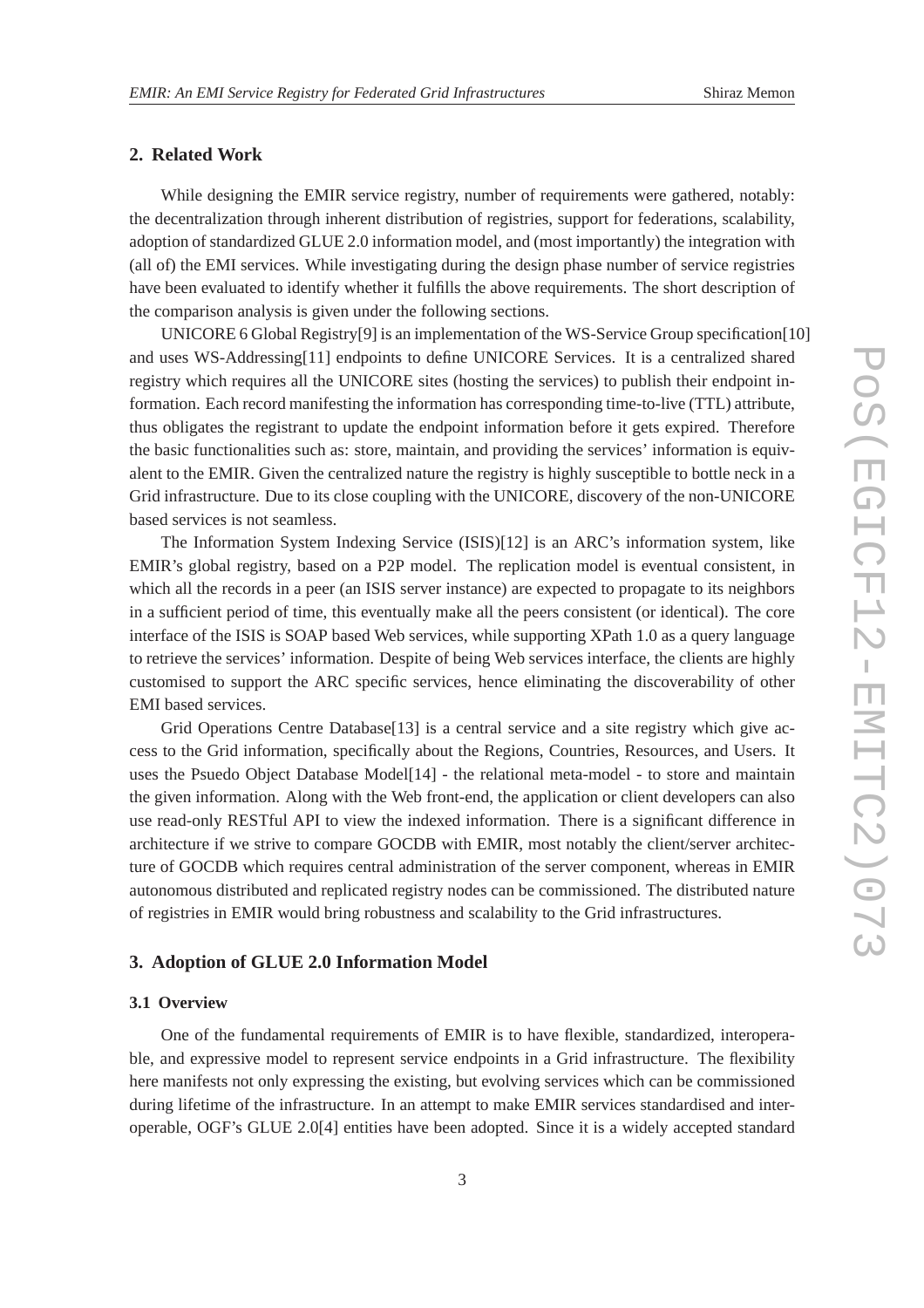in Grid community and its adoption in a number of production Grid infrastructures (e.g. XSEDE, NorduGrid, and EGI) would have great impact while integration EMIR with Grid services and clients. However, reducing the effort of complying with a new (or proprietary) specification for every service registry.

#### **3.2 Main Entities and Realization**

It is important to note that only a subset of the GLUE 2.0 entities have been endorsed to advertise the Grid service endpoints. Therefore each service endpoint record in the EMIR embodies attributes from the abstract service classes: *Service, Endpoint, Location,* and *Contact*. Due to schema- free (or NOSQL) nature of database back-end, extra (non-GLUE 2.0) attributes can also be indexed to enrich the description of corresponding service endpoints.



**Figure 1:** GLUE 2.0 Service Entities for the EMIR

As mentioned earlier and shown in the figure1, the key entity in the information model is an *Endpoint*, it abstracts hardware or software entity's access point, showing what capabilities have been offered from a given service's endpoint. It can be utilize by a discovery clients (monitoring systems, batch job submitters, or other middlewares). The description also contains the abstract *Service*, *Location*, and *Contact* to specify the service type , geographical location, and necessary contact information associated with an endpoint.

EMIR information model and message exchange relies upon JSON[3], which vouches for rich yet simplified means to define service endpoint. Therefore each service endpoint record is a JSON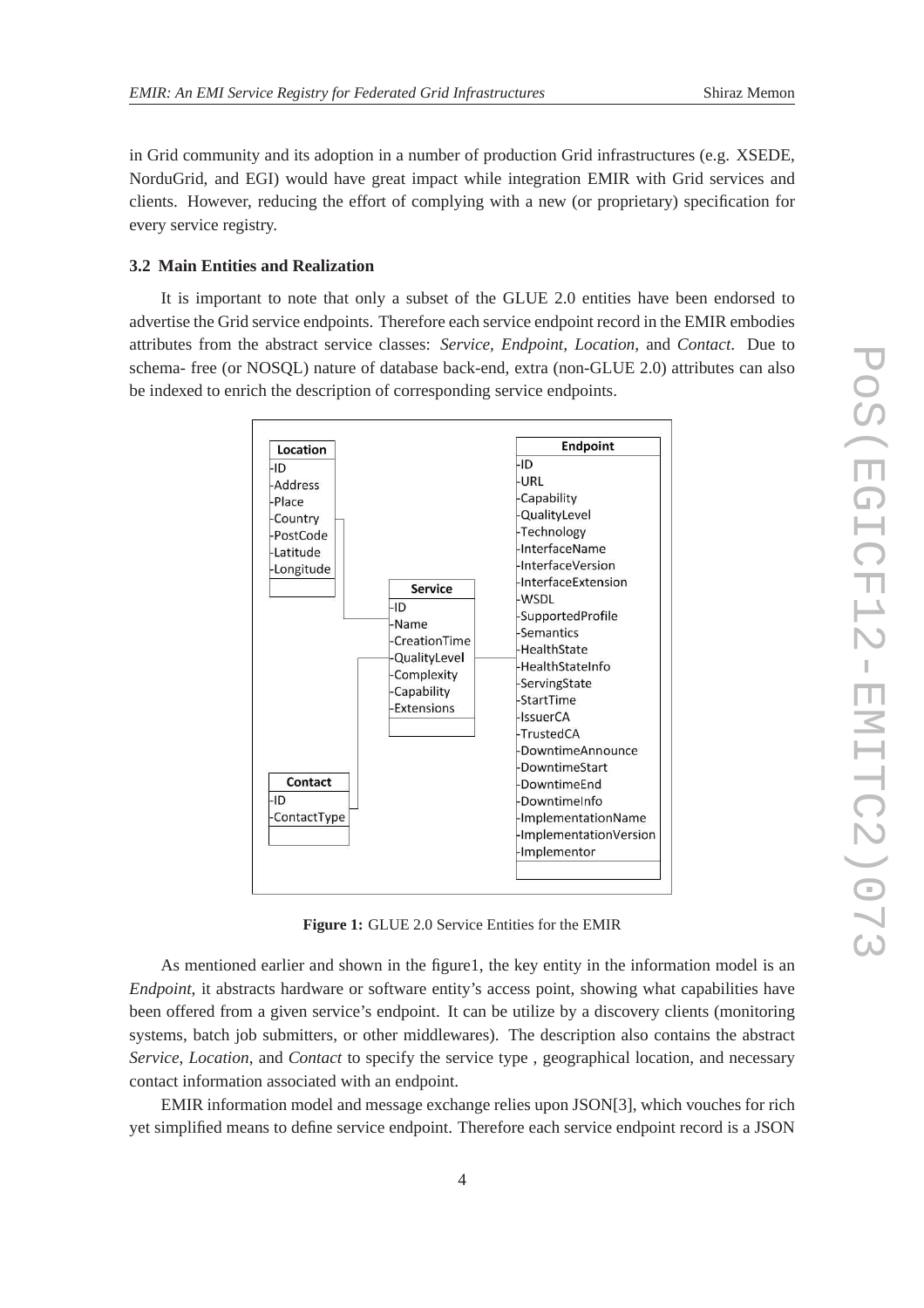while querying with appropriate HTTP content type.

document which contains all the attributes in a flat manner. Moreover, the projection of XML documents compliant to the GLUE 2.0 specification has also been supported and can be retrieved

#### **4. Federated Architecture**

One of the underpinning requirements of the Grids was to support the federated service discovery. The federation here implies an aggregated view of deployed services in a Grid infrastructure. EMIR supports such a federation by aggregating geographically disparate EMIR servers in a unified, manageable, and in robust manner. The EMIR architecture is bipartite, hierarchical and P2P. In hierarchical, each EMIR node/server also called Domain Service Registry (DSR) advertises the contained service endpoints to its pre-configured parent EMIR node/server. In this way all the aggregated services get propagated to the top level EMIR node - the Global Service Registry. Such organization of the EMIR nodes is succinctly depicted in figure 2. The P2P network is formed between top level nodes. The records stored at each get forwarded to every other top level node in the network.



**Figure 2:** EMIR Network in a Federation

#### **4.1 Domain Service Registry (DSR)**

It is a core server component in a hierarchical/tree network of EMIR, offers a number of functionalities to perform service discovery in a federation. The remote interface to the DSR is a REST API - a remote Web services interface to manage registrations and execute sophisticated and URI based queries. As shown in 2, the DSR at the leaf level has a single parent to which it synchronises all its content. Akin to Pub-Sub messaging model, the synchronisation takes place between parent and child DSR is push based. Therefore enabling a child DSR to subsequently propagate the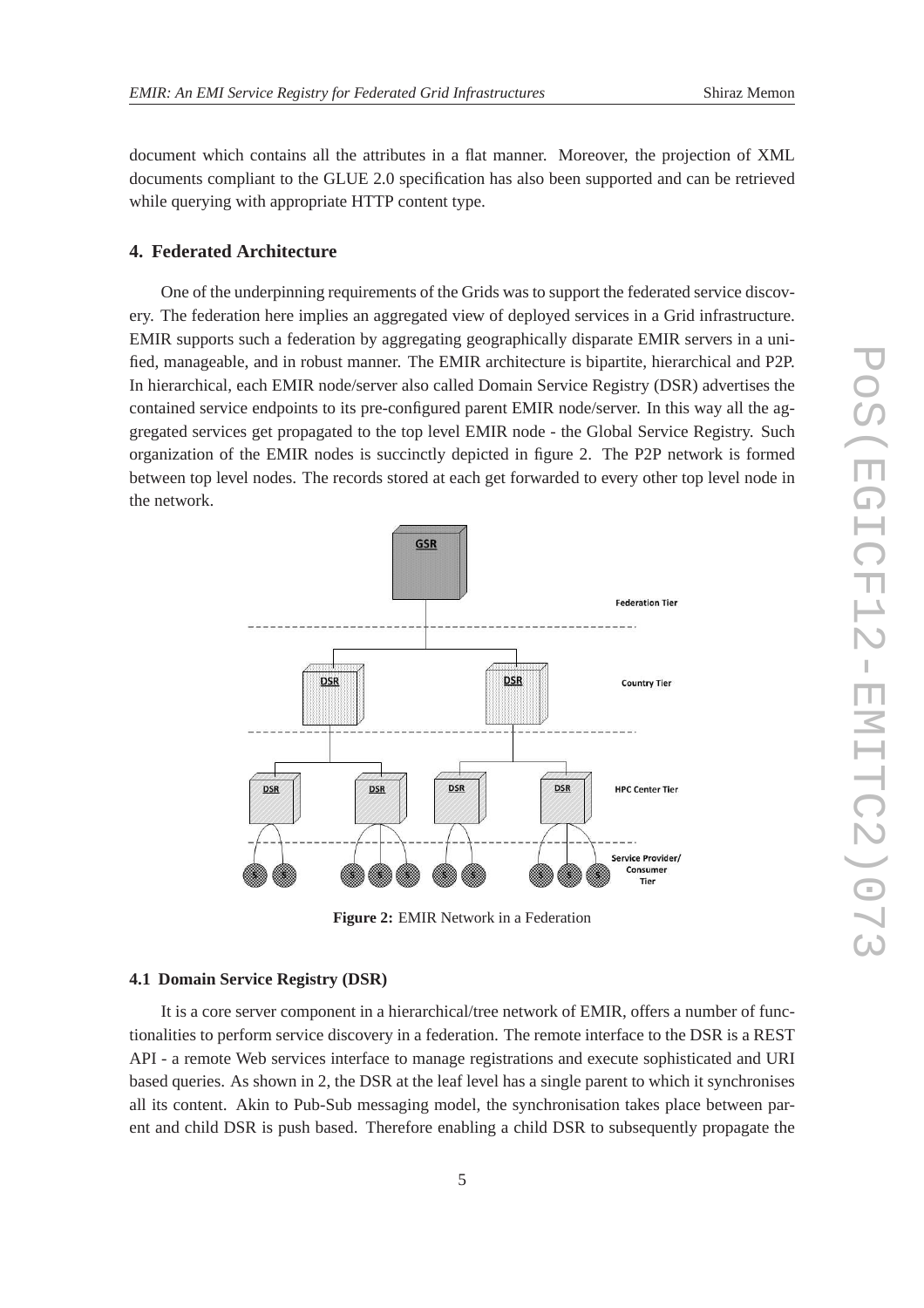updates to its immediate parent, similarly for all the higher level DSRs until the original endpoint record reaches the hierarchy's root GSR. In case of failures, such as temporary unavailability of any of higher level DSR in the hierarchy, the immediate child DSR recognizes it and creates an in-memory soft-state database, which contains track changes to the service endpoint record collections. If at some point of time the failed DSR re-joins, the content of the already created soft-state database will get transferred to make the newly rejoined DSR consistent. Additionally, for the guaranteed consistency, explicit propagation of all the content from a child DSR to its parent is scheduled to once a day.

#### **4.2 Global Service Registry (GSR)**

A GSR is a DSR server behave as a top/root depending on the configuration, aggregates all the records contained within underlying DSRs in a hierarchy or federated infrastructure. The service endpoint records stored in a GSR database are replicated among other GSRs using the structured Peer-to-Peer (P2P)[15] and eventual consistent replication model[16]. The notion of given model is to bring all the GSRs in a consistent state by certain period of time. Minor delays in the consistency can be ignored due to the trade-off between availability and consistency, moreover the nature of content in a EMIR database is static and less critical. Since the service endpoint records are replicated among all the GSRs, the records stored in off-line GSRs' database can be discovered from the available GSRs, to enable robustness and fault tolerance.

#### **4.2.1 P2P Connection Bootstrapping**

Another challenging aspect pertinent to the P2P network was bootstrapping and connection of GSR peer nodes. For that we have introduced a globally locatable list, containing address of all the GSRs which intend to join the network. Since each GSR discovers every other GSR peer address (from the global list), the service endpoint records residing at a GSR gets propagated to every other GSR peer, in a fixed size chunks. The use of chunks has significantly decreased the underlying network congestion and eased the handling of failures while synchronisation.

#### **4.2.2 Routing in the Network**

The GSRs in EMIR's P2P network are synchronised while sending the notifications of *Create*, *Update*, and *Delete* operations to its peer. This yields redundancy and fault tolerant message routing between any two GSR nodes.

The most important configuration parameter of a GSR is the *sparsity*. It is a non-negative integer which determines the number of neighbors as a function of the actual number of member GSR peer nodes in the network. Whereas the number of neighbors can change due to churn in P2P network. Providing a greater value will shape the graph sparse (see figure 3) and provided when the number of expected GSRs to join are not many.

However, to achieve maximum robustness and high level of consistency of GSRs in the P2P network, the smaller sparsity value (as small as 1) should be selected, this would result in more dense graph, as shown in (see figure 4).

Every peer (or node) in the network has always exactly s-based logarithmic **N** neighbors where **N** is the number of GSR nodes registered into the network, **s** is the level of sparsity. There can be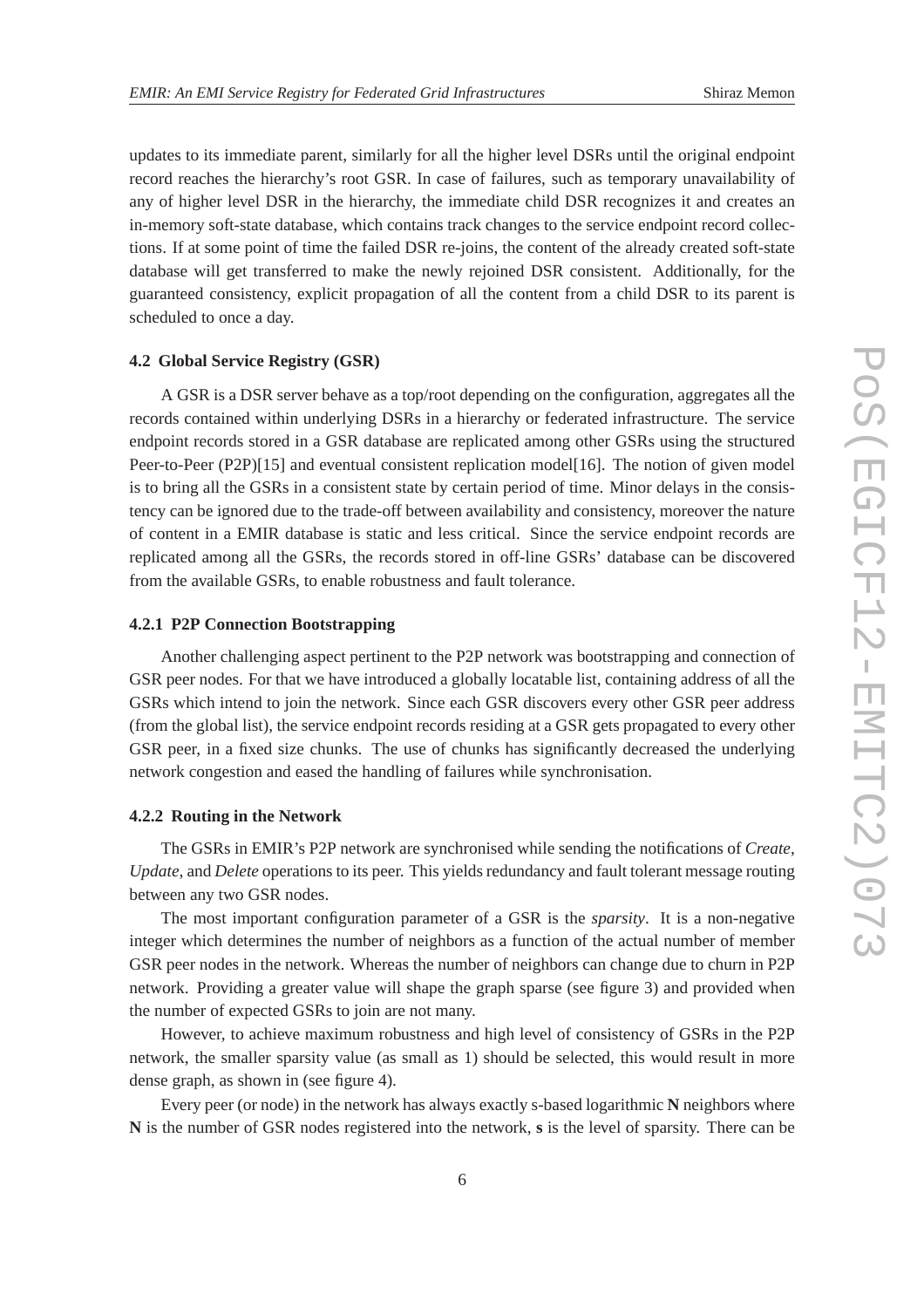

**Figure 3:** Sparse graph due to higher sparsity value

exactly *n-way* redundancy achieved in the system so at most *n - 1* node can disappear without any serious communication impair.

Although the methodology provides a secure and quite fast solution for the message delivery, but has a high communication cost as there are **n\*N** messages required (in general) for every *Create*, *Update* or *Delete* message on the top level GSR network. If the greater sparsity is configured for the GSR, then the number of expected peers decreases, in the extreme case to only one peer neighbor. In this case there are only  $N$  (the theoretically minimum) messages traversing in the network at the expense of a slower and more non-robust data propagation.

As a data-driven routing is being used in the peer-to-peer network, the peers examine the received Service Endpoint Record, store, and then forward only those messages that are newer than the already stored version belonging to the same service identifier. If the information in the message is out-of-date it will be simply dropped. By using this method it is not necessary to store the formerly seen nodes in the messages, but the routing decision  $\mathring{U}$  that is who to send the message to  $\hat{U}$  is based on local information. Since the routing is based on timestamps, it is very important to keep the peers' clock in synchronous with each other or with an outer reference, such as Network Time Protocol (NTP). Another advantage of the adopted P2P approach is the capability of handling the case of swapped Register/Update and Delete messages. It is possible for a Delete message to fore run a previously generated Register or Update message. This causes just a temporary imprecise entry in the database however the fault can be quickly fixed while not propagating it to further peers. The states such as "Valid", "Expired", or "Removed" are maintained and assigned to each endpoint record, whereby the actions are performed on records according to the state assigned by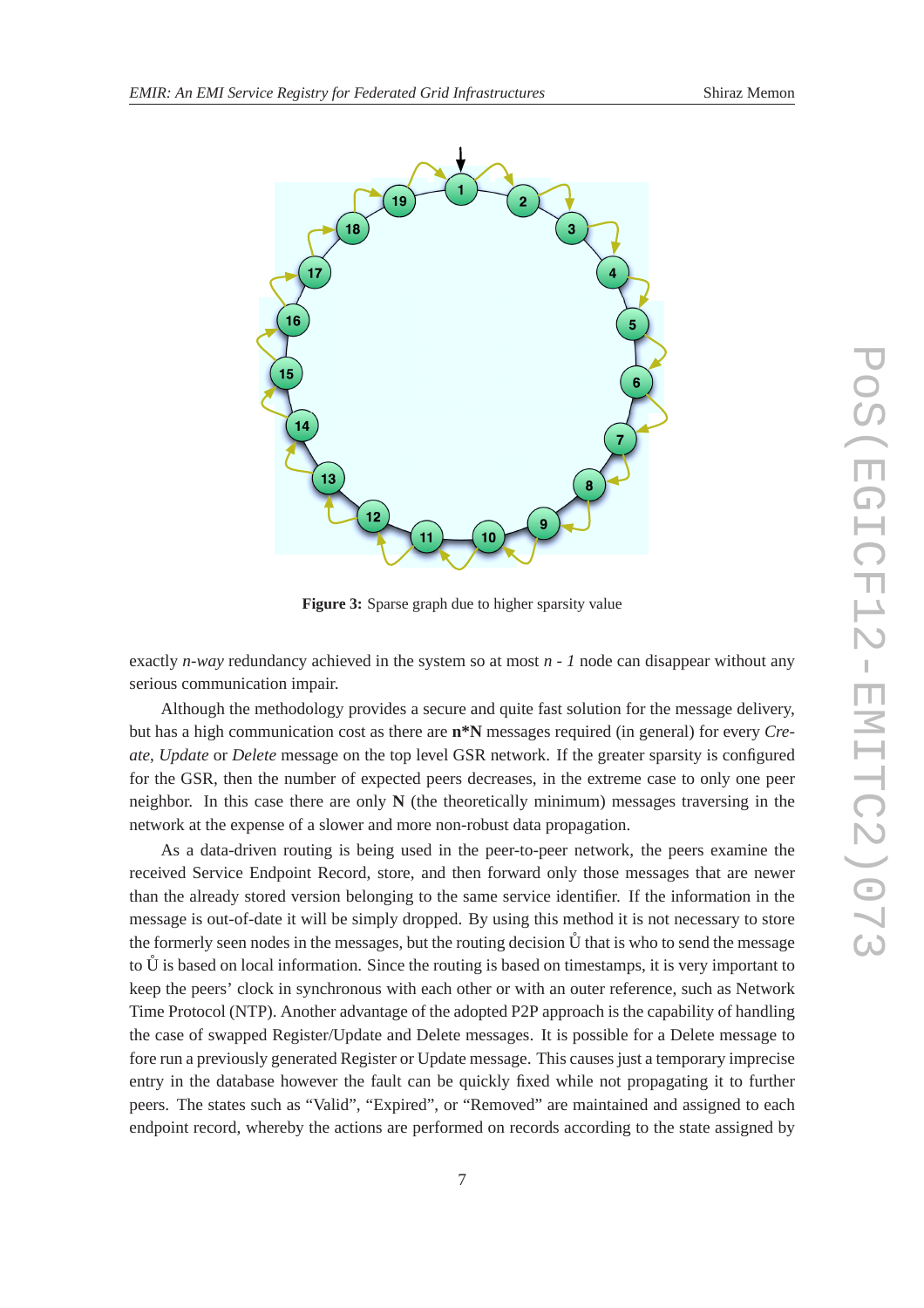

**Figure 4:** Dense graph due to lower sparsity value

GSR. The only exception is the delete message which sets records' state to "Removed" without performing real delete operation, hence the records are kept for some arbitrary period of time to avoid accidental deletion.

#### **5. Conclusion and Future Work**

While considering the amount of multifarious services offered by EMI, we can conclude that a common and unified service registry is indispensable. However EMI's EMIR enabling the federations and the flexible information model, is vital for the scientific communities using the Grid infrastructures. The benefits of being federating is to communicate the service provider's offered services to the potential consumers (discovery clients). While the flexible information model enhances the expressiveness and interoperability of already published and the forthcoming Grid services.

The future implementation work is focused on: (1) performing distributed deployment to measure the message exchange latency while synchronization and replication of the services among EMIR nodes, (2) robust handling of failures while synchronizing and replication of the distributed EMIR nodes, (3) automated (de)commissioning of services and nodes, (5) using EMI's common authentication library for standardised authentication, and finally (4) integrating with all the EMI offered services.

#### **6. Acknowledgments**

This work is a part of JRA1 activity within the EMI Project, supported by European Commis-